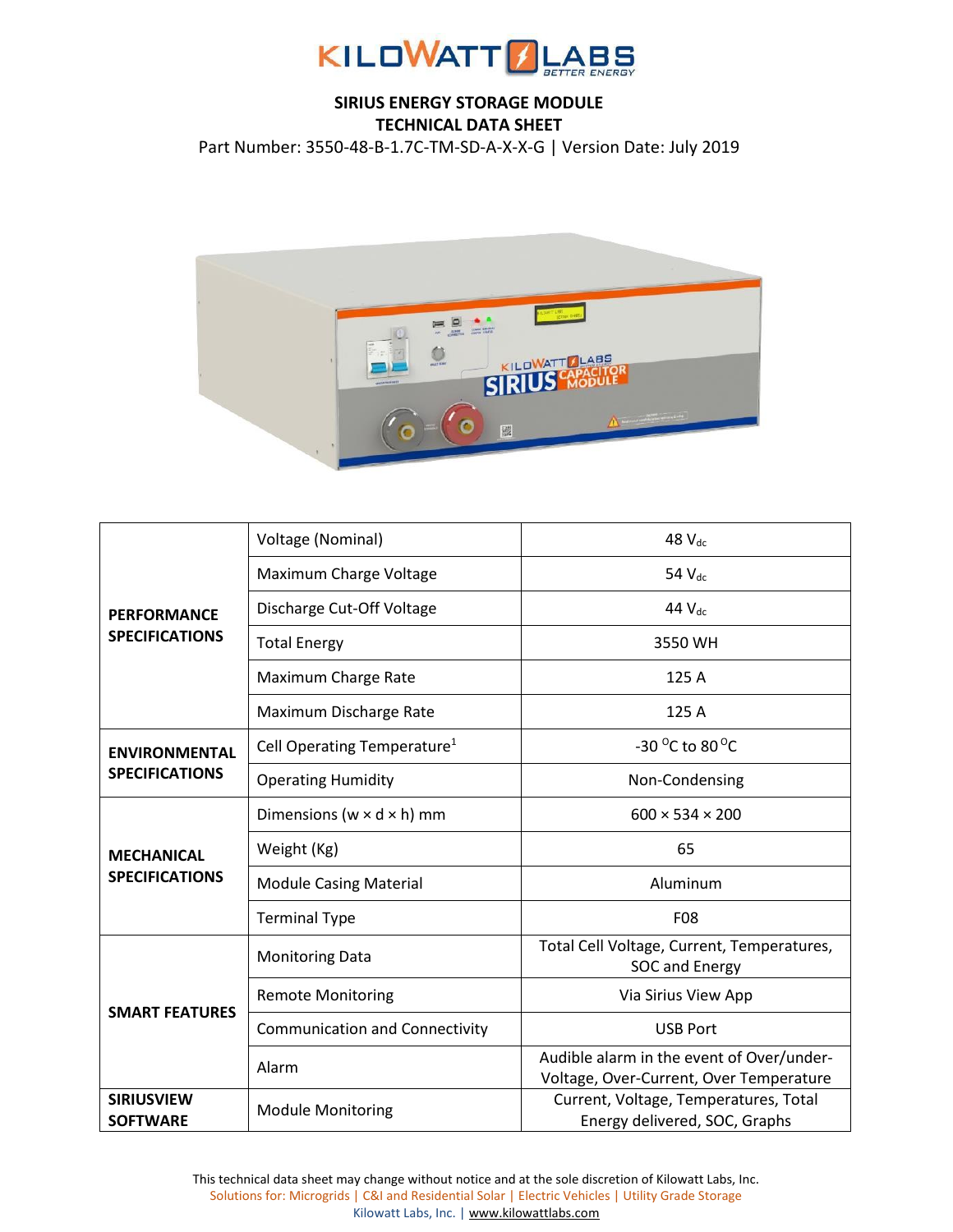

## **SIRIUS ENERGY STORAGE MODULE TECHNICAL DATA SHEET**

Part Number: 3550-48-B-1.7C-TM-SD-A-X-X-G | Version Date: July 2019

|                                                     | <b>System Monitoring</b>                                                         |                                                                                                                                                            | Modules Monitoring (connected in parallel<br>or series)                                                                                                                   |
|-----------------------------------------------------|----------------------------------------------------------------------------------|------------------------------------------------------------------------------------------------------------------------------------------------------------|---------------------------------------------------------------------------------------------------------------------------------------------------------------------------|
| <b>MODULE SERVICE</b><br><b>LIFE</b>                | Projected Cycle Life <sup>2,3</sup>                                              |                                                                                                                                                            | 1 million cycles                                                                                                                                                          |
|                                                     | Projected Calendar Life <sup>3,4</sup>                                           |                                                                                                                                                            | 45 years                                                                                                                                                                  |
|                                                     | Shelf Life <sup>5</sup>                                                          |                                                                                                                                                            | 10 years                                                                                                                                                                  |
|                                                     | Warehousing                                                                      |                                                                                                                                                            | Can be stored at any SOC without affecting<br>cycle life                                                                                                                  |
| <b>SAFETY</b><br><b>PERFORMANCE</b>                 | Over/under voltage                                                               |                                                                                                                                                            | Hardware protection, Module shut down                                                                                                                                     |
|                                                     | <b>Over Current</b>                                                              |                                                                                                                                                            | Hardware protection, Module shut down                                                                                                                                     |
|                                                     | Over temperature                                                                 |                                                                                                                                                            | Hardware protection, Module shut down                                                                                                                                     |
|                                                     | <b>Additional Safety</b>                                                         |                                                                                                                                                            | 100A DC circuit breaker + 100A bypass<br>breaker + SSR protection                                                                                                         |
| <b>COMPLIANCE<sup>6</sup></b><br><b>INFORMATION</b> | EN55032:2015, EN55024:2010,<br>EN61000-4-2:2009, EN61000<br>EN61000:2008+A2:2010 |                                                                                                                                                            |                                                                                                                                                                           |
| <b>PRECAUTIONS</b>                                  | Alarm                                                                            | In case of alarm, immediately rectify/attend to the cause of the<br>alarm.                                                                                 |                                                                                                                                                                           |
|                                                     | <b>Physical Damage</b>                                                           | In case the Module is physically damaged due to any event, do<br>not install and energize the Module under any circumstances<br>and contact your Reseller. |                                                                                                                                                                           |
|                                                     | <b>Short Circuit</b>                                                             | short-circuit<br>Ensure<br>precautions to<br>under<br>all<br>prevent<br>circumstances.                                                                     |                                                                                                                                                                           |
|                                                     | Galvanic isolation                                                               | When connecting to external devices ensure that galvanic<br>isolation does not exceed 1000V.                                                               |                                                                                                                                                                           |
|                                                     | Charge/Discharge<br>Current                                                      | Under no circumstances must the charge/discharge current<br>exceed 125A.                                                                                   |                                                                                                                                                                           |
|                                                     | <b>Charging Voltage</b>                                                          | Under no circumstances must the charging voltage exceed 54 V <sub>dc</sub><br>for more than 60 seconds.                                                    |                                                                                                                                                                           |
|                                                     | Charge Cycle                                                                     | During charge cycle ensure never to exceed constant voltage of<br>54 V <sub>dc</sub> and constant current of 125A.                                         |                                                                                                                                                                           |
|                                                     | Series<br>Connection                                                             | $\bullet$<br>series.<br>connected in series.<br>series.                                                                                                    | All Modules must be at 100% SOC before connecting in<br>A maximum of 8 Modules with Module Combiner can be<br>Please consult your Reseller when connecting the modules in |